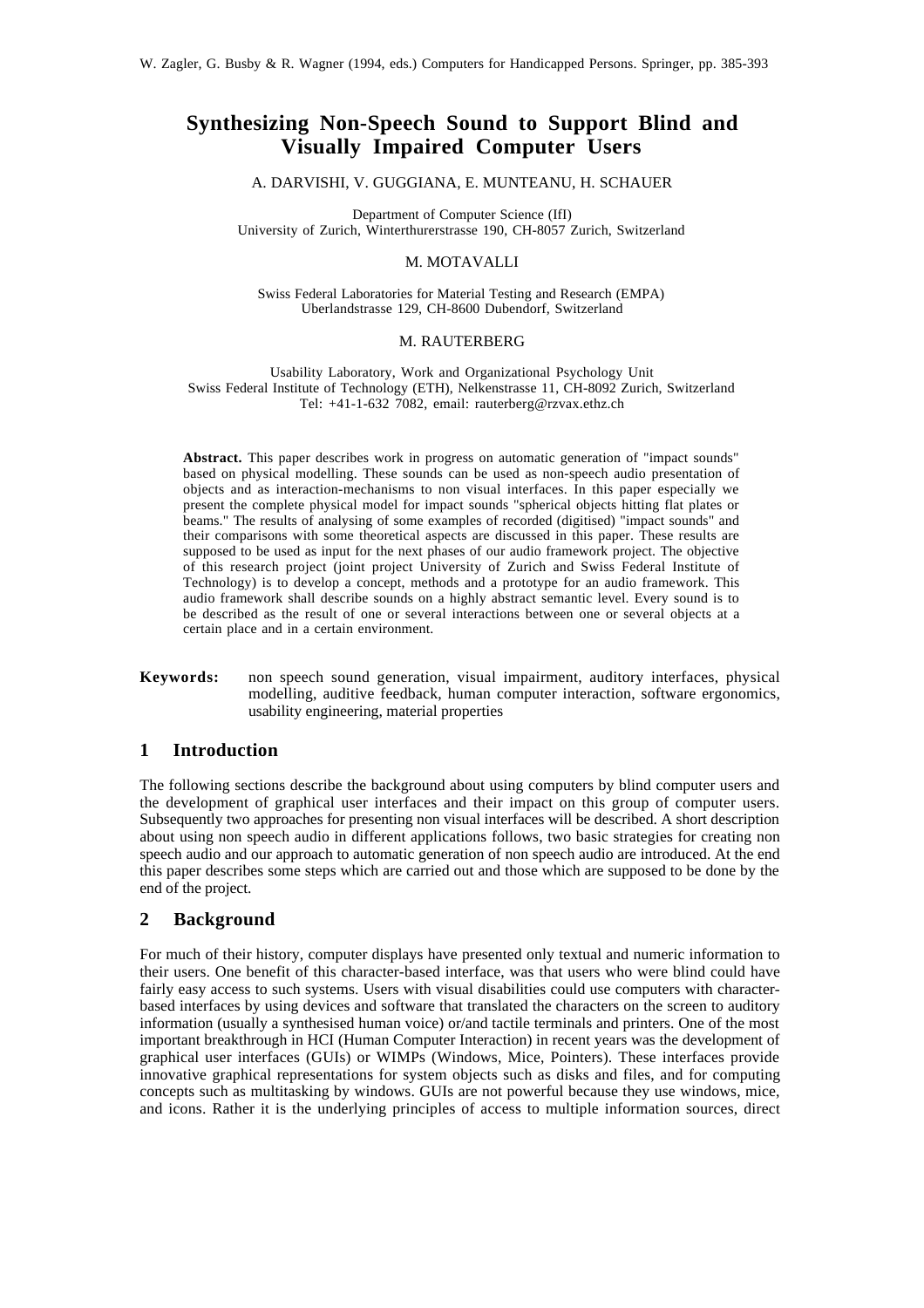manipulation, access to multitasking, and intuitive metaphors which provide the power [Mynatt-91]. Since the mid 80's, the computer industry has seen a remarkable increase in the use of GUIs, as a means to improve the bandwidth of communication between sighted users and computers. Unfortunately, these GUIs have left a part of the computing population behind. Presently GUIs are all but completely inaccessible for computer users who are blind or severely visually-disabled. Today, there are some commercial products which are able to convert textual information on the screen of GUIs into synthetic speech, however they are absolutely insufficient. This is due to the fact that historic strategies for providing access for these users are inadequate [Boyd-90, Bux-86]. Today, there exists no simple mapping from graphical window based systems into the auditory or tactile domains.

## **3 Models for Non-Visual Presentation of GUIS**

Based on different models there are two approaches for presenting information from GUIs in non visual forms [Crispien-94]. They are being investigated in two projects (see below). Both projects present prototypically information about graphical applications and also graphical computer environments in non visual form. These applications make use of on-screen graphical mechanisms (such as buttons and scroll bars) to control the application, and the environments provide an abstraction for the basic objects in the computer system, such as data files, directories, etc., and the basic computer operations, such as copying and deleting. The following diagram illustrates two strategies of deriving an audio/tactile perceptual manifestation of an interface display. Conceptual and perceptual mapping can be carried out either directly (e.g. a room environment representation - first approach) or indirectly (by using the visual model - second approach) [Gaver-89].



Fig. 1. Two different mappings between computer world and user world

## **4 First Approach: Hierarchical Presentation of Interface Objects**

The Mercator project [Mynatt-93] is an example for this approach. Its aim is to provide access to X-Windows and Unix workstations for computer users who are blind or severely visually impaired. The interface objects (such as icons, windows etc.) are organised in a hierarchical tree structure which can be traversed using a numerical key path. The primarily output modality is audio (synthetic speech and non speech audio) and since recently Braille output. The Mercator project uses the so-called "Audioroom" metaphors and spatial sounds to simulate the graphical computer environment.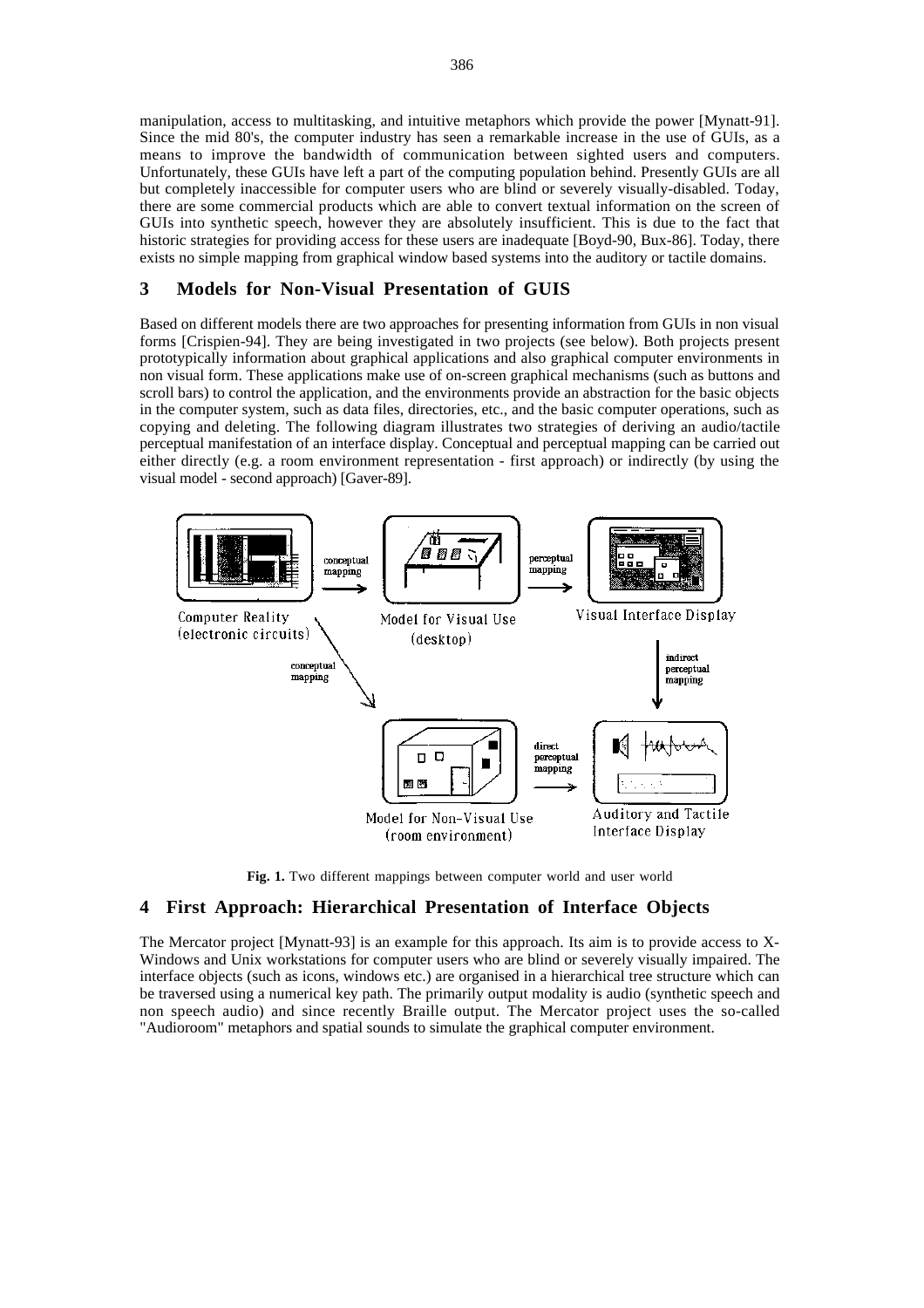# **5 Using Non-Speech Cues in the Mercator Project**

The interface objects in the Mercator environment are called AICs (Auditory Interface Component). The type and attributes of AIC-objects are conveyed through auditory icons and so called "Filtears". Auditory icons are sounds which are designed to trigger associations with everyday objects, just as graphical icons resemble everyday objects [Gaver-89]. This mapping is easy for interface components such as trashcan icons but is less straightforward for components such as menus and dialogue boxes, which are abstract notions and have no innate sound associated with them. An example of some auditory icons are: touching a window sounds like tapping on a glass pane, searching through a menu creates a series of shutter sounds, a variety of push button sounds are used for radio buttons, toggle buttons, and generic push button AICs, and touching a text field sounds like an old fashioned typewriter.

# **6 Second Approach: Spatial Oriented Approach**

The GUIB (Textual and Graphical User Interfaces For Blind People) is an example for this approach [see Crispien-94]. GUIB uses concepts and methodologies of visual interfaces and translates them into other modal sensories primarily Braille and also audio. Some special devices are built for input and output. Spatial 3-dimensional environments and auditory icons are also integrated.

# **7 Non Speech Audio**

Non speech audio is being used in many fields including:

- Scientific audiolization [Blattner-92]
- User interfaces [Gaver-86] such as:
	- Status and monitoring messages.
	- Alarms and warning messages [Momtahan-93].
	- Audio signals as redundancy information to the visual displays to strengthen their semantics.
	- Sound in collaborative work [Gaver-91]
	- Multimedia application [Blattner-93]
	- Visually impaired and blind computer users [Edwards-88].

Just as with light, sound has many different dimensions in which it can be perceived. Visual perception distinguishes dimensions such as color, saturation, luminescence, and texture. Audition has an equally rich space in which human beings can perceive differences like pitch, timbre, and amplitude. There are also much more complex "higher level" dimensions, such as reverberance, locality, phase modulation, and others. Humans have a remarkable ability to detect and process minute changes in a sound along any one of these dimensions [Rossing-90]

# **8 Generation of Non Speech Audio**

There is an increasing world-wide interest for generating and fast processing of audio data in many areas, especially for non visual interfaces. In principal there are two different ways of generating and processing audio data:

- (1) digital recording, storing these audio data (sound samples), searching and playing them synchronously when needed;
- (2) modelling audio data on a highly semantic level through extraction of relevant parameters of sound, storing the parameters that need a low rate of storage, generating audio data through these parameters.

We present results to go the second way [Rauterberg-94].

Every sound is to be described as the result of one or several interactions between one or several objects at a certain place and in a certain environment. Every interaction has attributes, that have an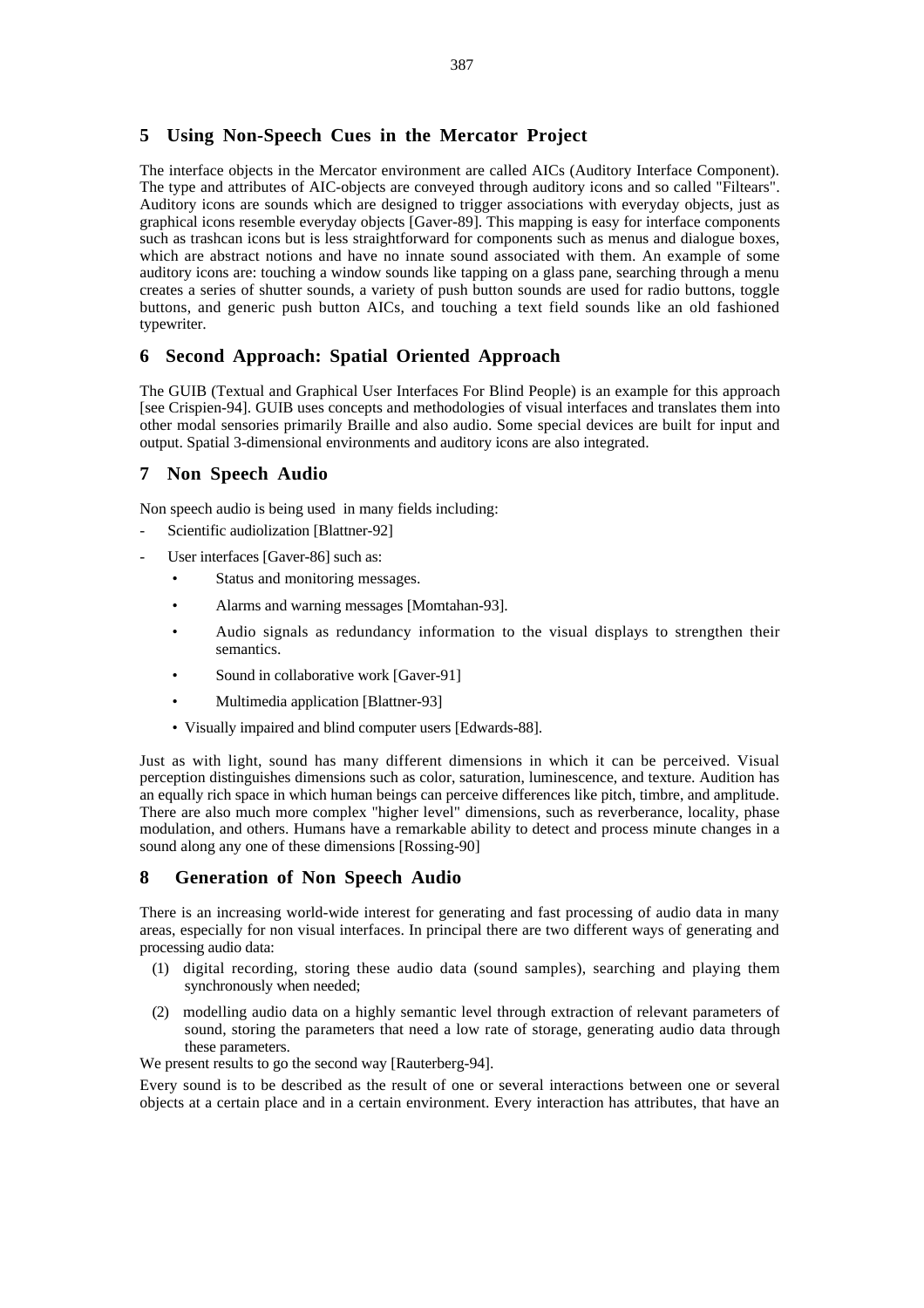influence on the generated sound. Simultaneously, the participating objects, which take part in the sound generation process, can consist of different physical conditions (states of aggregation), materials as well as their configurations. In themselves also have attributes, which can have an influence on the generated sound.

The hearing of sounds in everyday life is based on the perception of events and not on the perception of sounds as such. For this reason, everyday sounds are often described by the events they are based on. First, a framework concept for the description of sounds is presented, in which sounds can be represented as audio signal patterns along several descriptive dimensions of various objects interacting together in a certain environment. On the basis of the differentiation of purely physical and purely semantic descriptive dimensions, the automatic sound generation is discussed on the physical, syntactical and semantic levels.

To be seen as physical descriptive dimensions are the sound pitch, frequency, volume and duration; as semantic dimensions, the differentiation of the interacting objects concerning their physical condition (state of aggregation) solid, liquid and gaseous has resulted.

Within the scope of this research project, we shall especially look for possibilities to describe the sound class "solid objects," in particular the class of the primitive sounds "knock" ("strike", "hit"), because this class of sounds occurs very frequently in everyday life and many blind persons orient themselves through auditory landmarks in everyday life, the interacting objects can be easily and well described by their material characteristics and the knowledge of solid-state physics and acoustics can be used. The generation of "impact sounds" based on physical models provides new possibilities to synthesise sounds for parametrized auditory icons [Gaver-93] especially for presenting objects and interactions in non visual interfaces.

In next sections we describe an experiment and the corresponding physical model for comparing the natural frequencies. The last section describes some phases of the project that are not carried out so far and still should be done in the next phases.

## **9 Experiments with Plates and Beams**

We have investigated and modelled the sound patterns: "impact of a solid spherical object falling onto a plate or beam". A laboratory experiment (see fig. 2) was carried out to examine and optimise the derived theoretical model with the sound of a real impact. The experiments were done in an soundproofed room.

Six different spheres (tab. 2) with different radii and one glass sphere were dropped from three different heights (tab. 1) on six different plates and beams (tab. 3). The signals were digitised via a DAT- Tape. 252 sound sequences (7 radii  $*$  3 heights  $*$  (6 plates + 6 beams) = 252) were recorded. Hence some parameters which were derived from the theoretical model could be changed and examined.



**Fig. 2.** Experimental Device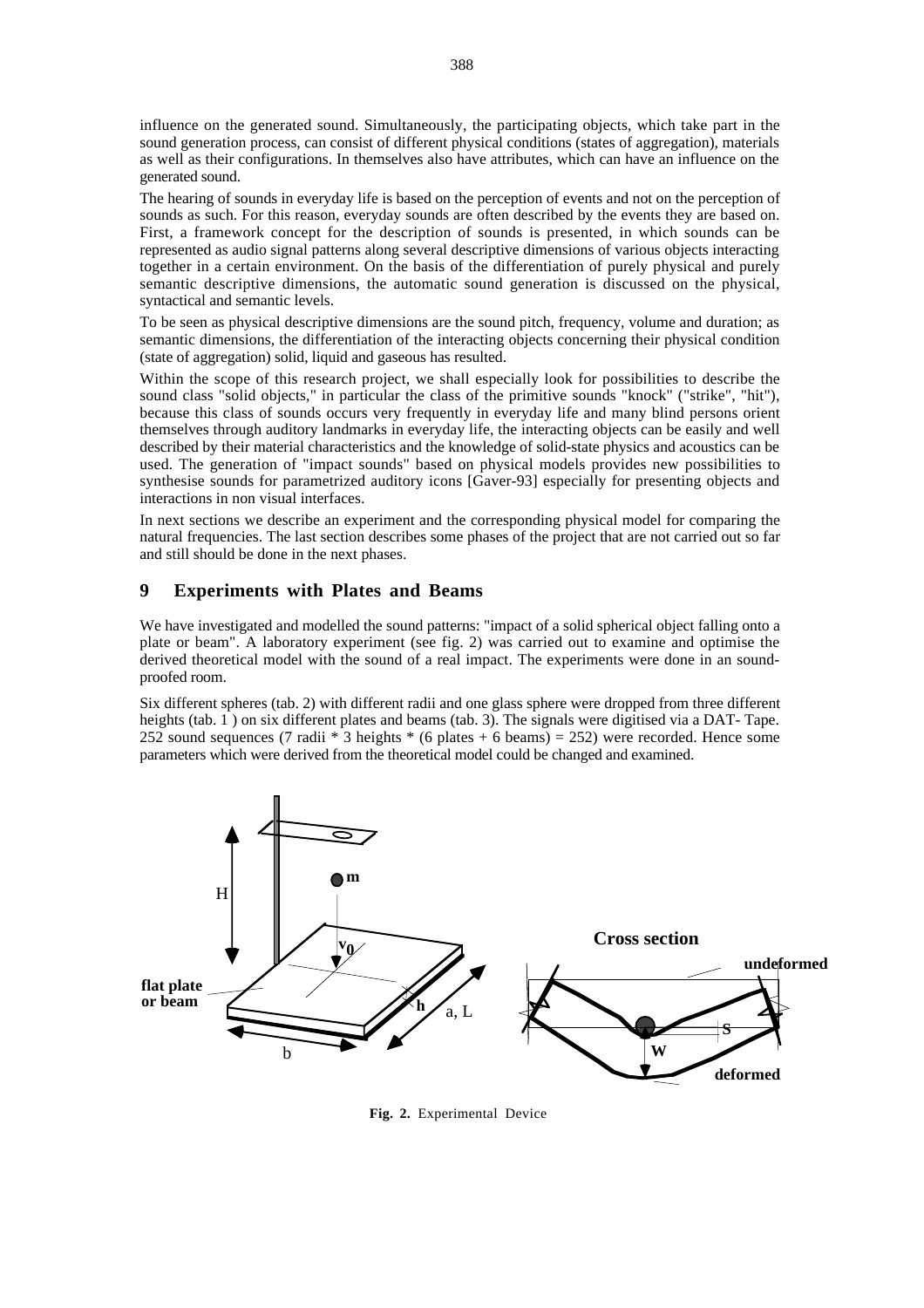|               | 100 50<br>5<br>Height (H) [cm] |        |                      |                                 |                    |       |                    |       |
|---------------|--------------------------------|--------|----------------------|---------------------------------|--------------------|-------|--------------------|-------|
|               |                                |        | Tab. 1.: Heights     |                                 |                    |       |                    |       |
| Name          | g                              | s1     | s2                   | s3                              | s4                 |       | s <sub>5</sub>     | sб    |
| Material      | glass                          | steel  | steel                | steel                           | steel              | steel |                    | steel |
| Diameter [mm] | 14.1                           | 7.5    | 8.0                  | 9.0                             | 10.0               |       | 12.0               | 14.0  |
| Mass [g]      | 3.65                           | 1.72   | 2.09                 | 2.98                            | 4.07               | 7.02  |                    | 11.16 |
|               |                                |        | Tab. 2.: Spheres     |                                 |                    |       |                    |       |
| Material      | h plate<br>[mm]                | h beam | $\lceil$ mm $\rceil$ | density<br>[kg/m <sup>3</sup> ] | Poisson's<br>ratio |       | elasticity<br>[Pa] |       |
| steel         | 2.96                           |        | 2.96                 | 7700                            | 0.28               |       | 19.5E10            |       |
| aluminium     | 3.98                           |        | 3.98                 | 2700                            | 0.33               |       | 7.1E10             |       |
| glass         | 7.94                           |        | 7.94                 | 2300                            | 0.24               |       | 6.2E10             |       |
| plexi         | 3.80                           |        | 3.90                 | 1180                            | -                  |       |                    |       |
| <b>PVC</b>    | 6.00                           |        |                      |                                 |                    |       |                    |       |

wood 8.06 8.06 - - - -**Tab. 3.**: Properties

## **10 Physical Modelling of Thin Plates and Beams**

The physical description of the behaviour of the plate's oscillations following the impact with the sphere provides variations of air pressure that we are able to hear. The natural frequencies of our small spheres are usually not in the audible range, therefore we don't care for the time being about this. However, we are concerned to include in our simulations the essential influence of the interaction on the impact sound.

How does the sound arise? The sphere hits the plate or beam and stimulates vibrations with the natural frequencies. These oscillations are transmitted to the medium as variation of pressure. The human ears receive these pressure waves and we interpret them as sound. The natural-frequencies of our small sphere are too high and they overtake the threshold of audibility. Thus, for the beginning we don't take them into consideration in our physical models.

### **General Notations:**

|  |  | $E = Young's$ modulus          |  | $\sigma$ = Poisson's ratio                                       |  | $w =$ displacement      |
|--|--|--------------------------------|--|------------------------------------------------------------------|--|-------------------------|
|  |  | $D =$ bending stiffness        |  | $\rho$ = density                                                 |  | $h =$ thickness         |
|  |  | $I =$ moment of inertia        |  | $\rho'$ = mass per unit length                                   |  | $L =$ beam's length     |
|  |  | $a,b =$ length, width of plate |  | $\omega$ = angular frequency                                     |  | $f =$ natural frequency |
|  |  | $w(x,y,t) =$ displacement      |  | $u(x,y)$ =static solution                                        |  | $m.n =$ integers        |
|  |  |                                |  | $g(t)$ =function that describes the temporal component (damping) |  |                         |

**Basic Relations:** 
$$
\omega = 2\pi f
$$
,  $I = \frac{bh^3}{12}$ ,  $D = \frac{Eh^3}{12(1 - \sigma^2)}$ ,  $\rho' = \rho \cdot b \cdot h$ 

#### **10.1 Model of the Plate:**

Equation of plate's motion:

$$
D\left(\frac{\partial^4 w(x,y,t)}{\partial x^4} + 2\frac{\partial^4 w(x,y,t)}{\partial x^2 \partial y^2} + \frac{\partial^4 w(x,y,t)}{\partial y^4}\right) + \rho h \frac{\partial^2 w(x,y,t)}{\partial t^2} = 0
$$

*Solutions* for natural frequencies in two particular typical boundary conditions: clamped along all edges simply supported at all edges

$$
f_{m,n} = 2\pi \left(\frac{m^2}{b^2} + \frac{n^2}{a^2}\right) \sqrt{\frac{D}{\rho h}}
$$
 
$$
f_{m,n} = \frac{\pi}{2} \left(\frac{m^2}{a^2} + \frac{n^2}{b^2}\right) \sqrt{\frac{D}{\rho h}}
$$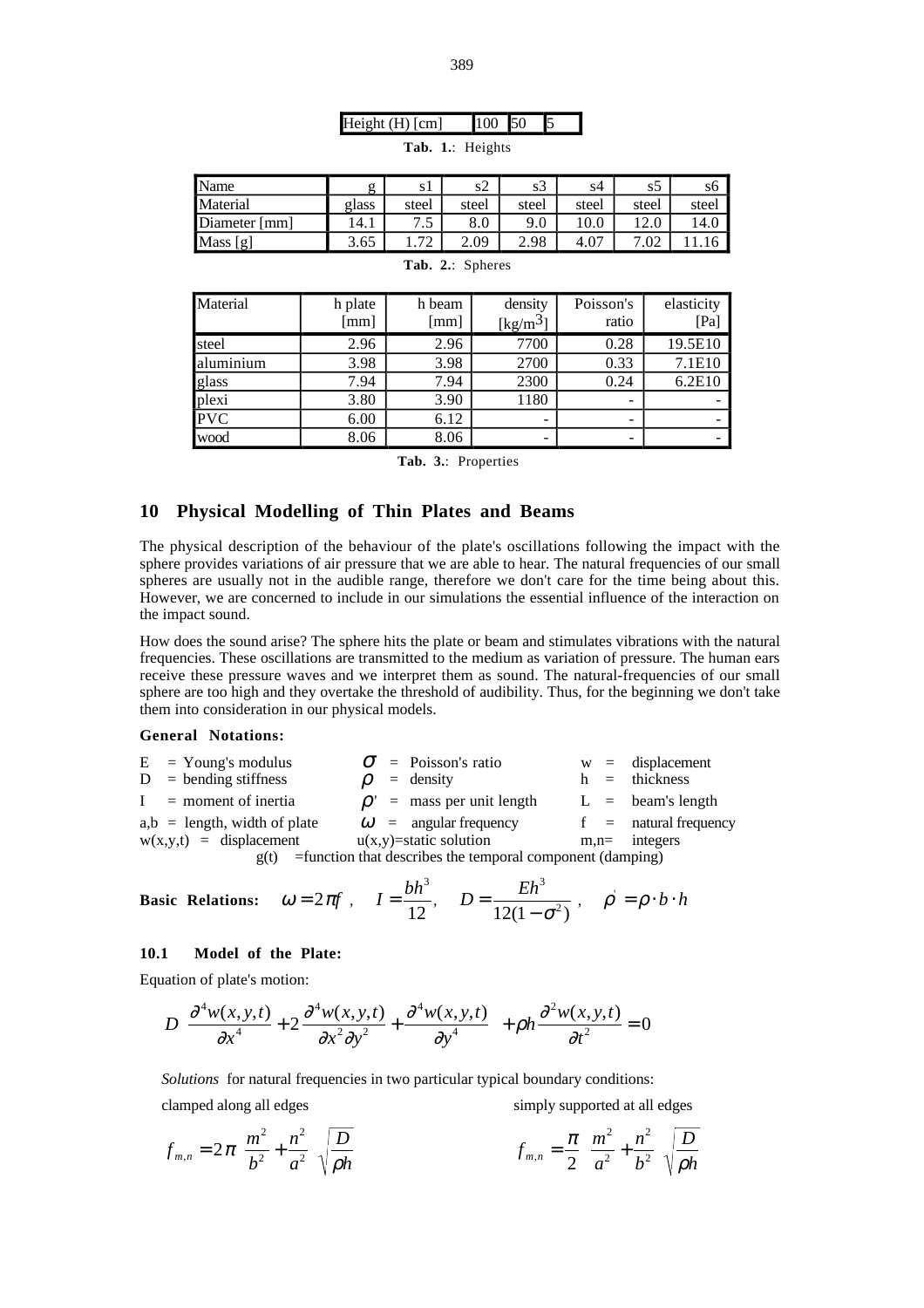#### **10.2 Model of the Beam:**

Equation of beam's motion:

$$
EI\frac{\partial^4 w(x,t)}{\partial x^4} + \rho' h \frac{\partial^2 w(x,t)}{\partial t^2} = 0
$$

*Solutions* for natural frequencies in two particular typical boundary conditions:

clamped at both ends simply supported

$$
f_n = \frac{n^2 \pi h}{L^2} \sqrt{\frac{E}{3\rho}}
$$
\n
$$
f_n = \frac{n^2 \pi h}{4L^2} \sqrt{\frac{E}{3\rho}}
$$

### **11 Software Synthesis of Impact Sounds**

So far we have designed an audio signal generator for "impact sounds". This generator consists of object libraries to support the modelling of the audio signals which arise from the interaction of standard structures. These objects can be used to build up an infinite number of real models whose parameters are mechanical material properties and geometric dimensions. The concept "impact sounds" covers also audio signals such as: "scrapping", "rolling", "bouncing", "breaking", etc. They can be modelled using the same object libraries.

The components which are briefly described below the block diagram (fig. 3) are suitable for the planned architecture of the audio-generator as a stand-alone product.



**Fig. 3**: Audio generator

- A *Random White Noise Generator*
- B *Low Pass Filter* cuts the frequencies above the audible range (f<sub>cut-off</sub>  $\approx$  20 kHz).<br>C.D *Function Generator. Spectrum Correction Block*. The analysis of "impact s
- Function Generator, Spectrum Correction Block. The analysis of "impact sounds" from tapping with hammers of varying hardnesses has shown that the energy released by the hammer into the structure is distributed over a certain frequency range. A hard hammer (of steel) transmits force into the structure and quickly deforms it, thus supplying a large portion of high frequency energy. Whereas a soft hammer (made of rubber for example) deforms the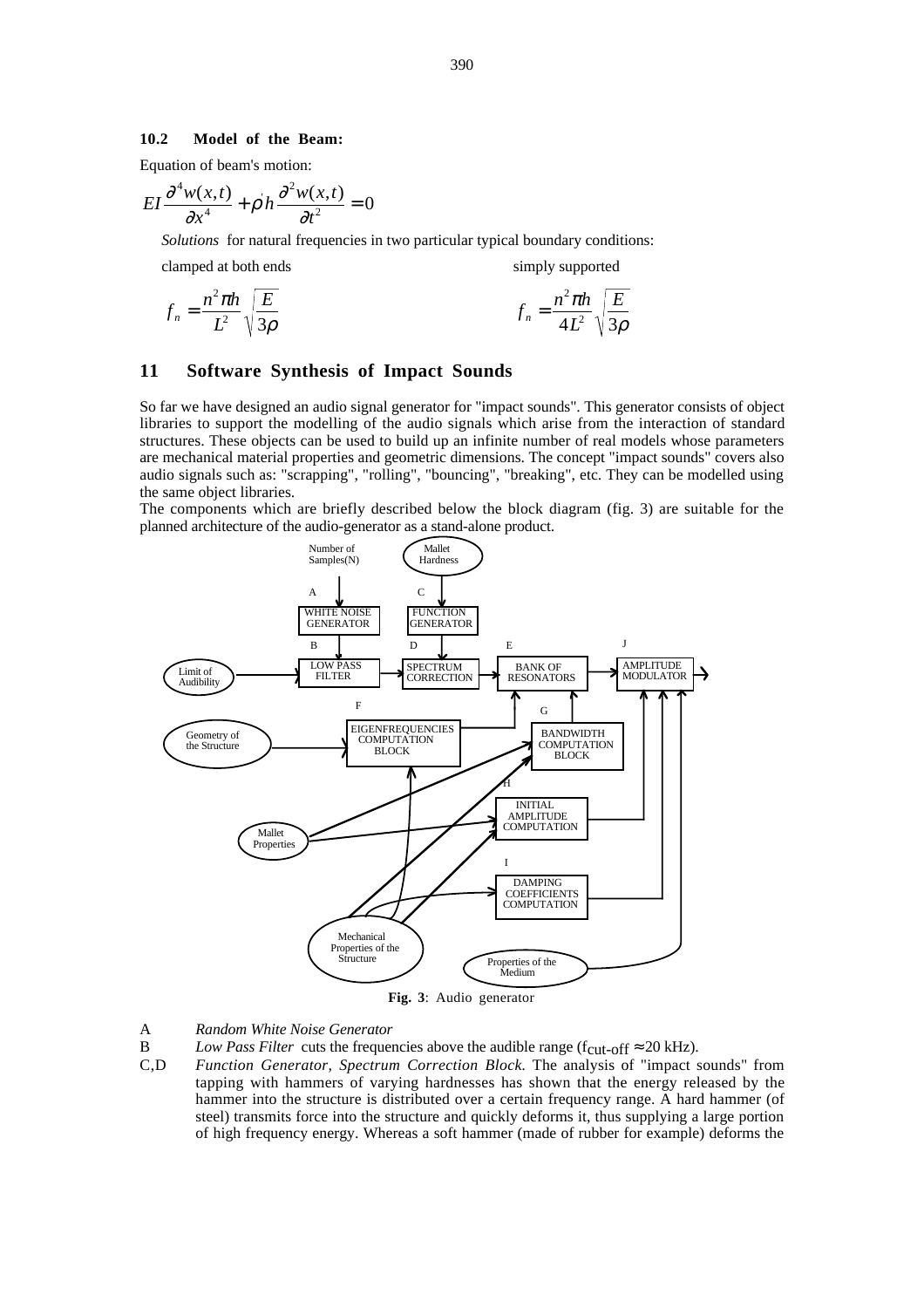- structure slowly and supplies mainly low frequency energy. This energy transmission function is calculated in Block C and drives the "spectrum correction" which is performed in Block D (see fig. 3).
- E *Bank of Resonators* is a bank of filters which only let through natural-frequencies. The bandwidths are calculated in Block G.



**Fig. 2** Bank of Filters

This parallel implementation permits individual amplitude control for each natural frequency (Blocks  $A(1) - \overline{A(N)}$ ). The number of filters (N) is equivalent with the number of natural frequencies that are used in the model of vibrating structure. The transfer function of the bank of filters can be computed as follows:

$$
H(z) = \frac{Y(z)}{X(z)} = \prod_{k=1}^{N} \frac{1 - 2e^{-2\pi B_k T} \cos(2\pi f_k T) + e^{-4\pi B_k T}}{1 - 2e^{-2\pi B_k T} \cos(2\pi f_k T)z^{-1} + e^{-4\pi B_k T} z^{-2}}
$$
  
with  $f_k$  = the k-th natural frequency  
 $B_k$  = bandwidth of  $f_k$   
T = sampling rate  
N = number of resonators (poles)

By applying the inverse z transform to each term of the product, we obtain, the filtered signal. Samples of the output of every resonator k are computed from the input sequence  $x[nT]$  by the recursive equation:

$$
y_k[nT] = C_k x[nT] + D_k y_k[(n-1)T] + E_k y_k[(n-2)T]
$$

where  $y_k[(n-1)T]$  and  $y_k[(n-2)T]$  are the previous two sample values of the output sequence  $y_k[nT]$ . The constants  $C_k$ ,  $D_k$ ,  $E_k$  are related to the resonant frequency  $f_k$  and the bandwidth  $B_k$  of the resonator as follows:

$$
E_k = -e^{-2\pi B_k T}, \qquad D_k = 2e^{-\pi B_k T} \cos(2\pi f_k T), \qquad C_k = 1 - D_k - E_k
$$

F The *Eigen-frequencies Computation Block* calculates the natural frequencies of the particular structure (see chapter 10). These natural frequencies are dependent only on the structure.

- G The *Bandwidth Computation Block* calculates the bandwidths of the bank of filters on the basis of the mechanical properties of the bodies which come in contact.
- H The *Initial Amplitude Computation Block* calculates the initial amplitudes of the frequency components which essentially comprise the interaction effect.
- I The *Damping Coefficients Computation Block* calculates the amplitude damping for the waves. It is dependent on frequency and the loss factor of the material of the structure. The following formula can be usefully applied for elastic materials: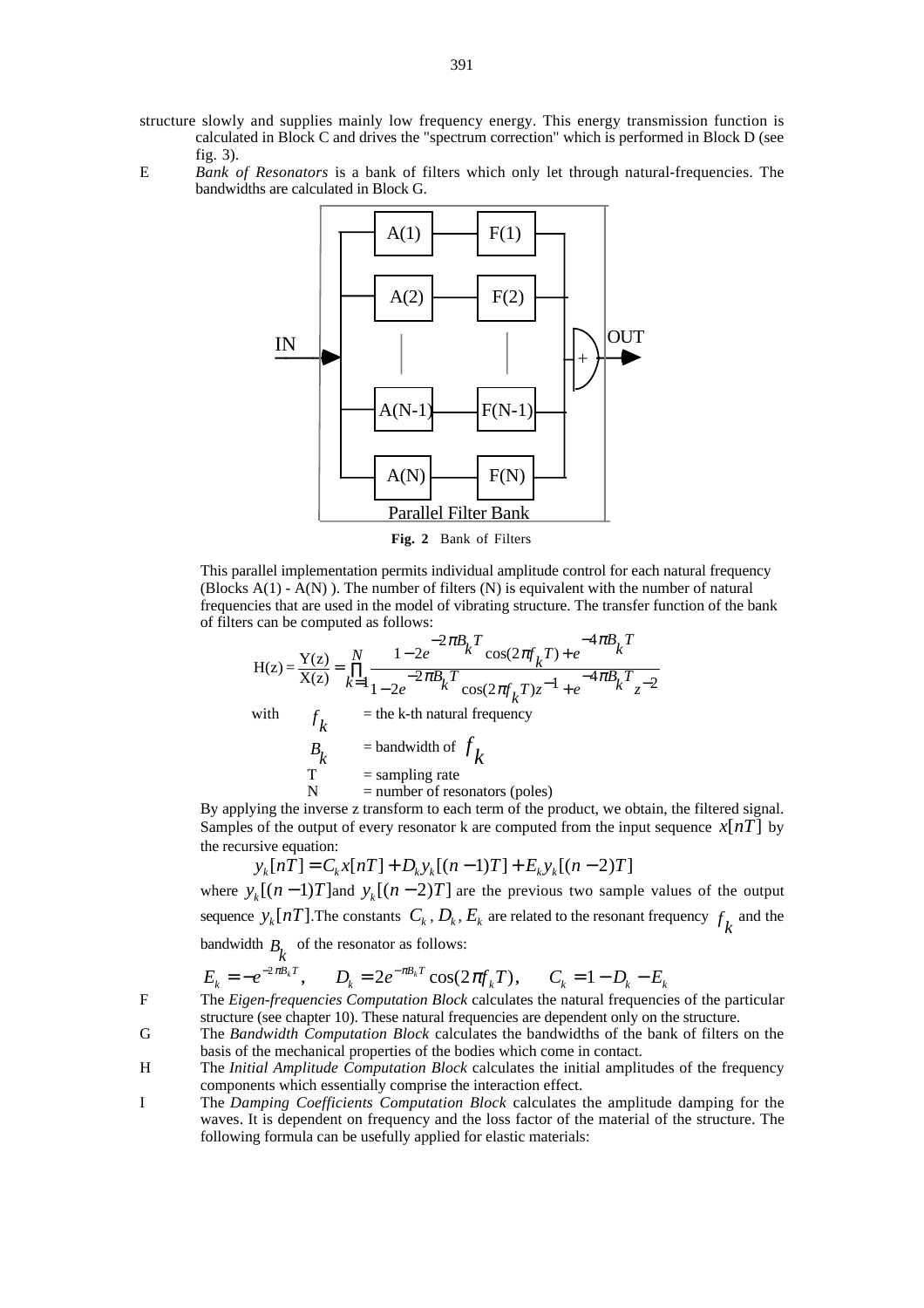$$
\delta_n = \delta_0 \cdot \omega_n, \text{ where : } \omega_n = 2\pi \cdot f_n, \ \delta_0 = \frac{\tan \varphi}{2}
$$
  
where  $\tan \varphi = \text{tangent of the loss factor}$ 

J The *Amplitude Modulator.* The values calculated under I and H modulate the amplitude of the signals provided by the bank of filters (Block E).

## **12 Comparison of Physical Model and Experiments**

In the evaluation of the output of these two approaches we have to consider the inherent errors of input parameters as well as the inhomogenities of the materials. We compared the respective natural frequencies through spectrograms. The output error was situated in normal expectations as follows below. The initial amplitudes of the vibrations and the damping coefficients were introduced qualitatively. We have in view a quantitative, theoretic-modelled description of these two parameters. We will also study the possibilities to find the influence of the sphere in the sound generating event.

Errors in our parameters are given as percentile deviations:<br>E:  $\sim 1\%$   $\sigma$ :  $\sim 1\%$   $\rho$ :  $\sim 1\%$  $σ: ~ ~ ~ ~ 1\%$   $ρ: ~ ~ 1\%$ 

h: 
$$
\sim 1\%
$$
 \t a,b,L:  $\sim 1\%$ .

Resulting errors in our solutions are given as percentile deviations:

 $-$  plate:  $\sim 4.5\%$ <br> $-$  beam:  $\sim 2.5\%$ 

- beam:

Following activities should be carried out in the next steps of the project: (1.) description of a new model that contains all neglected aspects of interaction for impact sounds, (2.) implementation of the model, (3.) psycho-acoustical comparison studies. The subjects are asked to judge whether they can distinguish any difference between real and automatically generated sounds.

## **13 Conclusion**

Having implemented our physical models in fast algorithms, we are now able to generate automatically the sound class of "spherical objects falling onto a beam or plate." It seems that our approach, to base our model on the physics of interacting objects is successful. The automatic generation of "impacted sounds" can be easily used to implement non speech audio cues for presenting objects and interactions in the non visual interfaces. The developed algorithms need low rate of storage and facilitate them to be incorporated in software systems.

### **References**

| [Blattner-92] | Blattner, M. M., Greenberg, R. M. and Kamegai, M. (1992) Listening to                   |
|---------------|-----------------------------------------------------------------------------------------|
|               | Turbulence: An Example of Scientific Audialization. In: Multimedia Interface            |
|               | <i>Design</i> , ACM Press/Addison-Wesley, pp 87-102.                                    |
| [Blattner-93] | Blattner, M. M., G. Kramer, J. Smith, and E. Wenzel (1993) Effective Uses of            |
|               | Nonspeech Audio in Virtual Reality. In: Proceedings of the IEEE Symposium on            |
|               | Reaseach Frontiers in Virtual Reality, San Jose, CA. (In conjunction with IEEE          |
|               | Visualization '93) October 25-26, 1993.                                                 |
| [Boyd-90]     | Bloyd, L.H., Boyd, W.L., and Vanderheiden, G.C. (1990) The graphical user               |
|               | interface: Crisis, danger and opportunity. Journal of Visual Impairment and             |
|               | <i>Blindness</i> , p.496-502.                                                           |
| [Crispien-94] | Crispien, K. (1994) Graphische Benutzerschnittstellen für blinde Rechnerbenutzer.       |
|               | Unpublished manuscript                                                                  |
| [Edwards-93]  | Edwards, W.K., Mynatt, E.D. and Rodriguez, T (1993) The Mercator Project: a             |
|               | non-visual interface to the X Window system. The X Resource, 4:1-20. (ftp)              |
|               | multimedia.cc.gatech.edu /papers/Mercator /xresource).                                  |
| [Gaver-86]    | Gaver, W. W. (1986). Auditory icons: Using sound in computer interfaces. <i>Human</i> - |
|               | Computer Interaction. 2, 167-177.                                                       |
| [Gaver-88]    | Gaver, W. W. (1988). Everyday listening and auditory icons. Doctoral Dissertation,      |
|               | University of California, San Diego.                                                    |